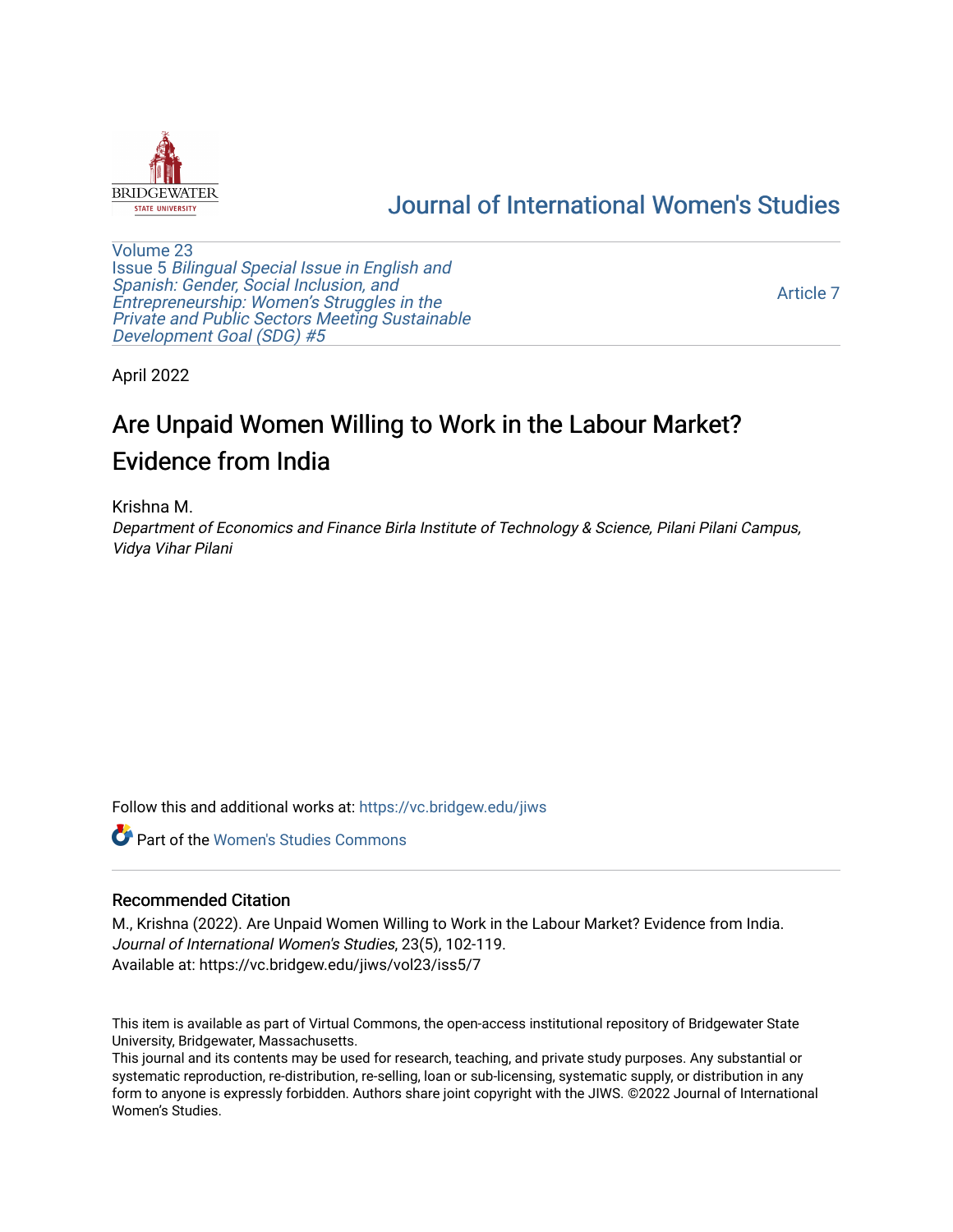#### **Are Unpaid Women Willing to Work in the Labour Market? Evidence from India**

By Krishna  $M<sup>1</sup>$ 

#### **Abstract**

India has set an ambitious target of achieving a US\$5 trillion economy by 2025. However, a steady increase, perhaps even more rapid in recent years, in women's participation in unpaid domestic work poses a grave threat to India's economic development. Significantly, the extent of women's participation in unpaid domestic work ballooned in India, recording a quantum leap from 200 million in 2004–05 to 287 million in 2017–18. The main aim of this paper is to examine the role of socio-economic factors in explaining the willingness of unpaid women to undertake work in the labour market, using data from unit-level records of employment and unemployment and labour force surveys. This study shows that, despite engaging in routine household chores, about one-third of unpaid women are willing to take up work in the labour market. Moreover, the majority of women engaged in unpaid domestic work in India have no choice but to do this work due to the socio-economic constraints. From a policy perspective, governments should encourage unpaid women who are willing to participate in the labour market to do so, by reinforcing gender-focused measures such as provision of basic facilities, public childcare, easy access to credit facilities for entrepreneurial activities, and invigorating technical education and vocational training.

*Keywords*: Unpaid work, Women's work Participation rate, Labour force, Household, India, Non-labour market

#### **JEL classifications:** J11, J12, J17, J21

#### **Introduction**

India has set an ambitious target of achieving a US\$5 trillion economy by 2025. However, a steady increase, perhaps even more rapid in recent years, in women's participation in unpaid domestic work poses a grave threat to India's economic development. Significantly, the size of women's participation in unpaid work ballooned in India, recording a quantum leap from 200 million in 2004-05 to 287 million in 2017–18, of which 68% in the rural sector. What is surprising is that despite robust economic growth, there has been a continuous increase in the number of women engaged in unpaid domestic work. For instance, notwithstanding India's buoyant economic growth of over 8% (on an average per annum) between 2004–05 and 2011–12, about 20 million rural women workers were out of the labour force. During the same period, the number of women performing unpaid domestic work increased by 56 million. It further increased by about 31 million from 2011–12 to 2017–18. Figure 1, which plots work participation rate (WPR) and unpaid domestic work of women in India from 1983 to 2017–18, shows that the percentage of women engaged in unpaid domestic work increased from 19% in 1988 to about 46% in 2017–18, whereas the WPR of women declined steadily during the same period.

**Figure 1. Participation of Women in Workforce and Unpaid Domestic Work (%)**

 $16165$ -H: Department of Economics and Finance Birla Institute of Technology & Science, Pilani Pilani Campus, Vidya Vihar Pilani 333031, Rajasthan, India. krishna@pilani.bits-pilani.ac.in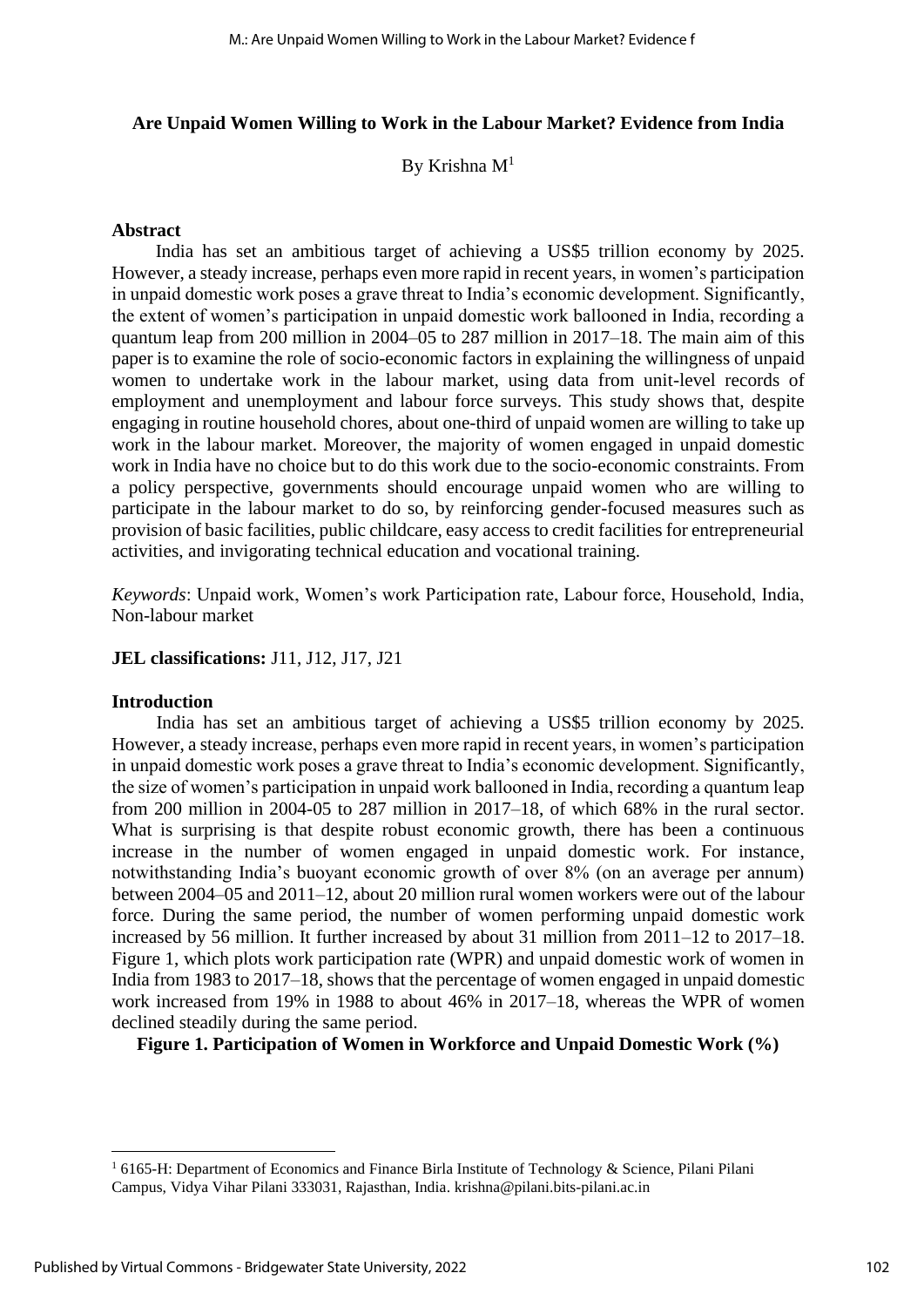



*Source*: Author's estimation based NSS unit-level data, various rounds.

Unpaid domestic work is a set of heterogeneous activities carried out without a wage or salary. Although it is an integral part of the household economy, unpaid domestic work is of little account in the standard measures of economic well-being. From a policy perspective, as a result of the burgeoning extent of women's unpaid work, India is confronted with two critical issues. First, a high concentration of women in housework is likely to deteriorate not only their economic independence but also their bargaining power both within and outside households (Agarwal, 1997; Rao, 2011; John, 2020). Further, according to the Global Gender Gap Report (World Economic Forum, 2017), India was ranked 108 out of 144 countries, a deterioration of its previous year's rank of 88. Second, despite engaging in routine household chores, about one-third of unpaid women are willing to take up work in the labour market, but not actively seeking it due to several reasons, such as lack of other family members to perform household chores, unavailability of qualified and rewarding jobs, inability to afford hired domestic help, and social and religious constraints.<sup>2</sup>

Globally, as an integral part of the Sustainable Development Goals (SDGs), the United Nations has initiated several policies and programmes to achieve gender equality across its member nations. It is now increasingly being recognized that encouraging women to participate in the labour market will have a greater impact not only on gender equality but also economic growth. In economics literature, the role of women in economic development has been debated extensively (Lewis, 1954; Boserup, 1970; Goodnow and Bowes, 1994; Davidson, 1998; Mammen and Paxson, 2000; Klasen and Pieters, 2015; Mehrotra and Parida, 2017; Singh and Pattanaik, 2019; Patel, 2020). In his article, 'Economic Development with Unlimited Supplies of Labour', Arthur Lewis (1954: 404), a Nobel Laureate in Economics in 1979, commented on one of the finest features of economic development:

<sup>&</sup>lt;sup>2</sup> Those who are willing to work, but not actively seeking it, may be subsumed under the category of discouraged workers or discouraged job seekers (ILO (n.d.); Liu, 2017). By definition, discouraged workers are those who are available for work, but not looking for it. Therefore, they are outside the purview of the labour force (Liu, 2017).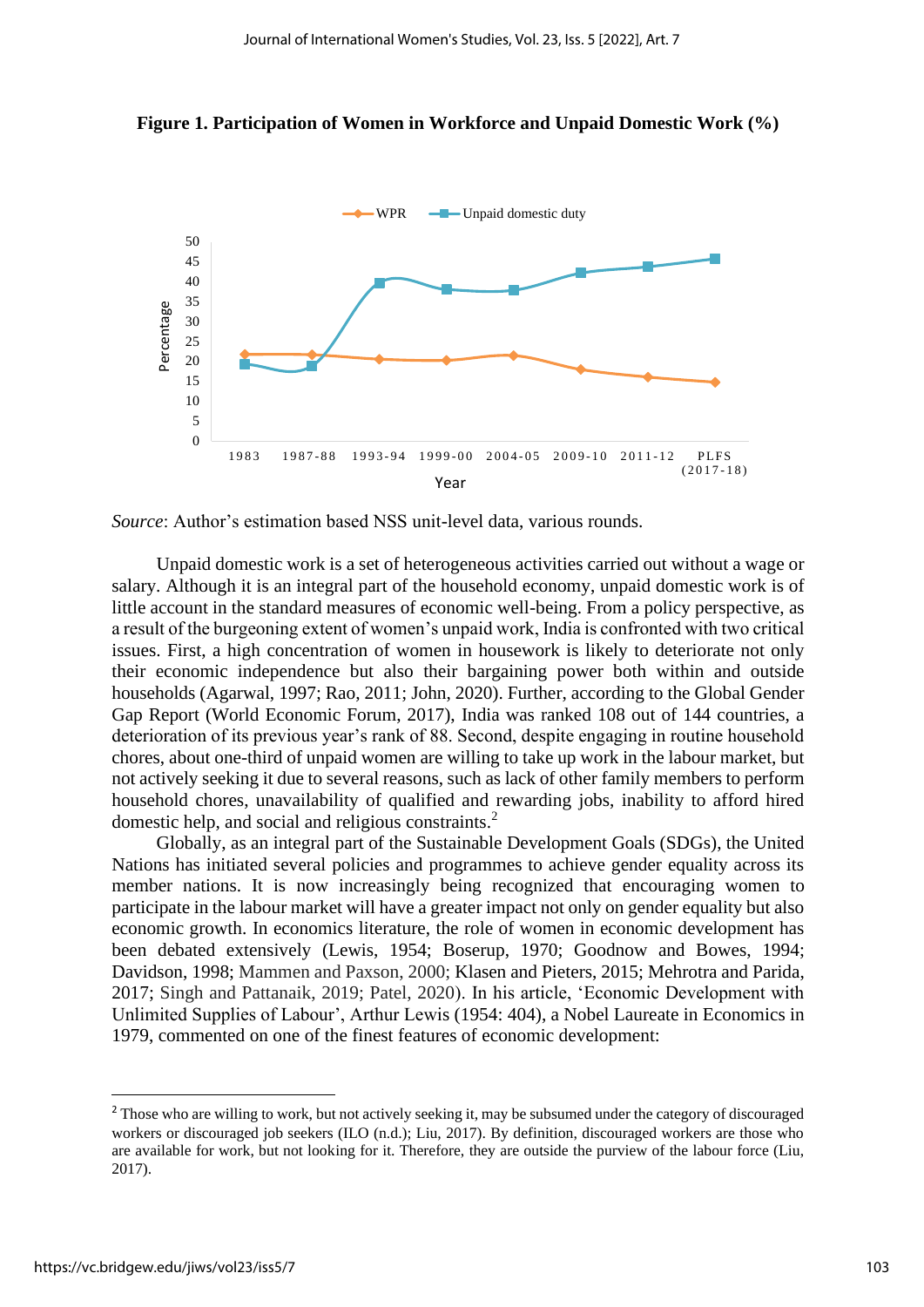*The transfer of women's work from the household to commercial employment is one of the most notable features of economic development. It is not by any means all gain, but the gain is substantial because most of the things which women otherwise do in the household can, in fact, be done much better or more cheaply outside, thanks to the large-scale economies of specialisation, and also to the use of capital. One of the surest ways of increasing the national income is, therefore, to create new sources of employment for women outside the home*.

The objectives of this paper are two-fold: first, to examine the magnitude and nature of women's unpaid work in India; second, to investigate the role of personal, household, and non-labour market factors to explain unpaid women's willingness to participate in the labour market. The present study contributes to existing academic literature on women's unpaid work in two ways. First, it expands the repository on women's unpaid work by drawing from a large sample size spread across Indian states. Second, it explores the multi-dimensional effects of socio-economic factors such as caste, human capital, household income, and land ownership, on the willingness of women engaged in unpaid work to participate in the labour market. To my knowledge, existing literature has largely neglected to address the section of unpaid women who are willing to participate in the labour market. In this study, the data are sourced from recent employment and unemployment surveys (EUS) conducted by the National Sample Survey Office (NSSO).

Following this introduction, the study presents a brief review of literature, outlines the measurement of unpaid domestic work in the Indian context, describes the data sources and methods applied, and presents the findings, followed by concluding remarks and policy implications.

#### **Women's Unpaid Domestic Work: A Brief Review of Literature**

The neo-classical model of labour-leisure choice is one of the earliest attempts to map the patterns of time allocation within the household. The model separates market activities from household activities (Borias 2005). In this model, the term leisure is used in a broad sense, including a host of activities generated within the household sector such as child care, preparing meals, cleaning and maintaining the house, and so on. The objective is to maximise utility derived from the allocation of time between labour and leisure activities. Like the consumption of goods, which are derived from labour, leisure is also equally important. However, given the time constraint, there is a trade-off between the consumption of goods and leisure. By analysing the relationship between household income and labour force participation, Mincer (1962) extended the two-way decision model to a three-way decision model, by distinctly classifying unpaid domestic work from leisure. Thus, the three-way choice model includes paid work, unpaid domestic work, and leisure. Becker (1973) explicates that the time allocation by a married couple in a particular activity is determined by marginal productivities, which, in turn, depend on investment in human and physical capital, and other factors. Similar to the comparative advantage, a marriage between a man and woman brings substantial gains when they are engaged in their specialized activities (Becker 1973).

Given the broad theoretical framework, the following section presents a brief review of the empirical studies undertaken in the Indian context. The literature review presented in this study is broadly classified into two strands. While the first strand of literature provides various reasons why women transfer from paid work to unpaid work at the macro level, the second category of studies explicitly addresses the nature of women's unpaid work using micro-level evidence.

A number of studies have investigated the reasons why the women's workforce participation rate has been declining in India (Mazumdar and Neetha, 2011; Rangarajan *et al.*,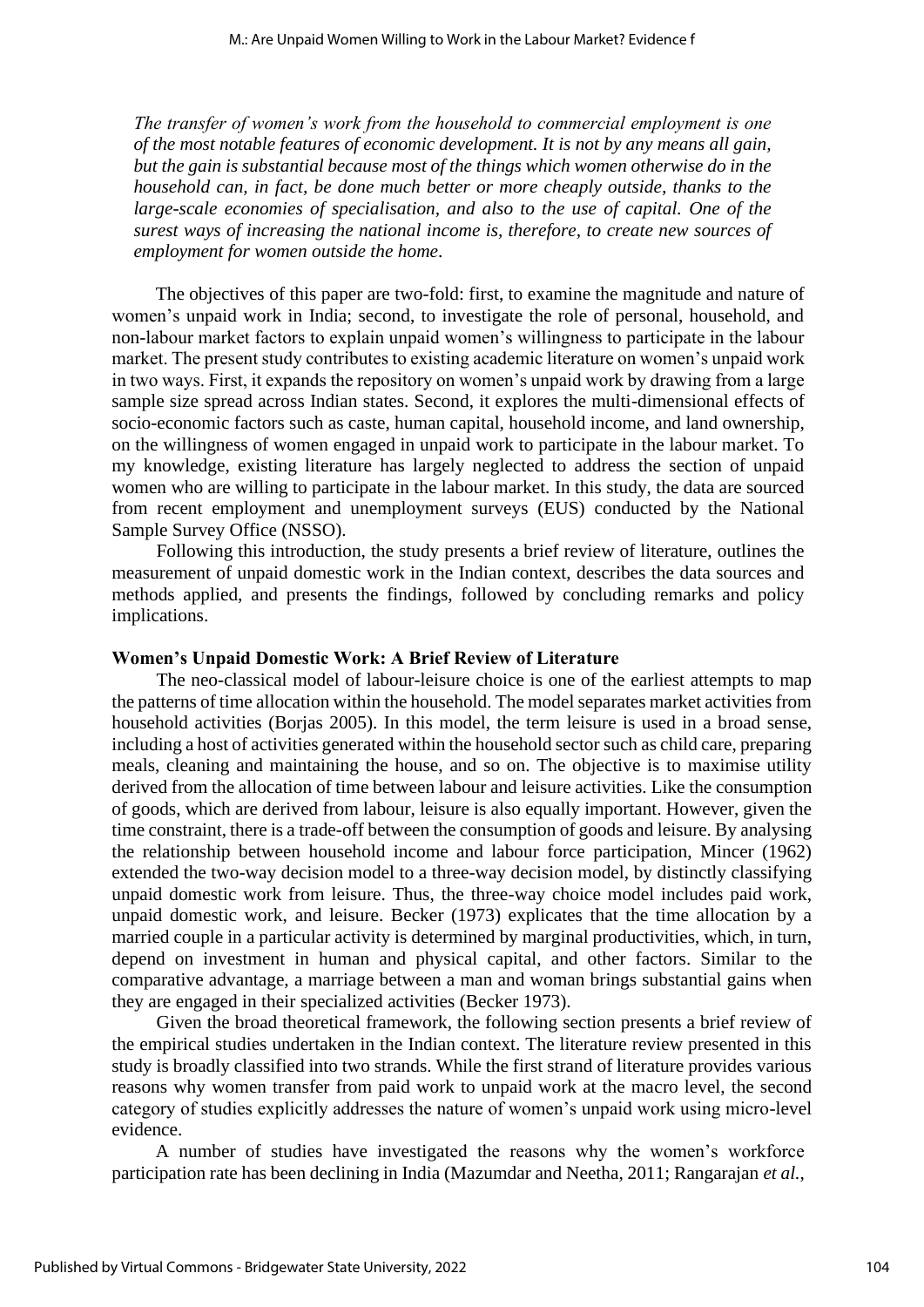2011; Abraham, 2013; Klasen and Pieters, 2015; Naidu, 2016; Mehrotra and Parida, 2017). As mentioned earlier, a decline in women's workforce is accompanied by a concomitant increase in their participation in unpaid domestic work in India. From a macro perspective, the gist of the empirical studies analysing the decline in women's workforce, or more broadly, the transfer of women from paid to unpaid domestic work, can be encapsulated by the following three arguments.

First, it is observed that India has recorded a 'jobless growth' since 2010, partly due to stagnation in the agricultural sector, a steady decline in manufacturing employment, mechanization of agricultural activities, and global turbulence. All these macroeconomic events have adversely affected women's work participation, particularly those who were engaged in farm activities (Chandrasekhar and Ghosh, 2011; Jose, 2012; Patel, 2020). For instance, the compound annual growth of employment between 2004–05 and 2011–12 was a mere 0.51%, while economic growth was, on average, 8.19% per annum during the same period. Second, as stated by the feminization U hypothesis, the women's workforce is likely to decline with the rising per capita GDP in the initial stages of economic development (Goldin, 1994; Mazumdar and Neetha, 2011; Abraham, 2013; Lahoti and Swaminathan, 2016). This is one of the most cited reasons for the decrease in women's workforce in developing countries. Third, the transfer of the surplus labour from traditional to modern sectors, which is in tune with the structural transformation of the economy, is restricted in the sense that it does not accommodate all who want to work in the modern sector. Due to the lack of skills and technical prowess, and rigid labour laws in the modern sector, women tend to be confined to unpaid domestic work (Jose, 2012).

Until now, only a few micro-level studies have examined the nature and magnitude of women's unpaid work in the Indian context. Most of these studies analysed the household behaviour and time allocation by men and women on different paid and unpaid activities. Choudhary et al. (2009), using a field survey of 50 men and 200 women in the rural and urban sectors, found that the participation of women in unpaid work is inextricably bound up with cultural and social norms that persist in a patriarchal society. Similarly, using a field survey of 232 households in Uttarakhand, Sidh and Basu (2011) investigated the time spent by household members on different unpaid activities. Hirway and Jose (2011), by comparing the findings from the EUS of NSSO and Time Use Survey of India (TUS), 1998–99, concluded that the TUS is more appropriate for capturing women's participation in paid and unpaid work in the context of developing economies such as India. More recently, Singh and Pattanaik (2019), by investigating the role of several socio-economic factors influencing paid and unpaid work of women, conclude that marital status, household income, land size, and social groups play a major role in determining women's choice to participate in unpaid domestic work. Tasnim (2020) attempted to address several challenges in recognizing unpaid care work in the estimation of economic well-being.

#### **Hypothesis Testing**

It is clear from the above description that there are several factors that determine the willingness of unpaid women to undertake work in the labour market. From the review of previous studies, the following three hypotheses are derived to be tested.

*Hypothesis 1*: Human capital investment (education and training) positively affects unpaid women's willingness to participate in the labour market.

*Hypothesis 2*: Economic status negatively affects unpaid women's willingness to participate in the labour market.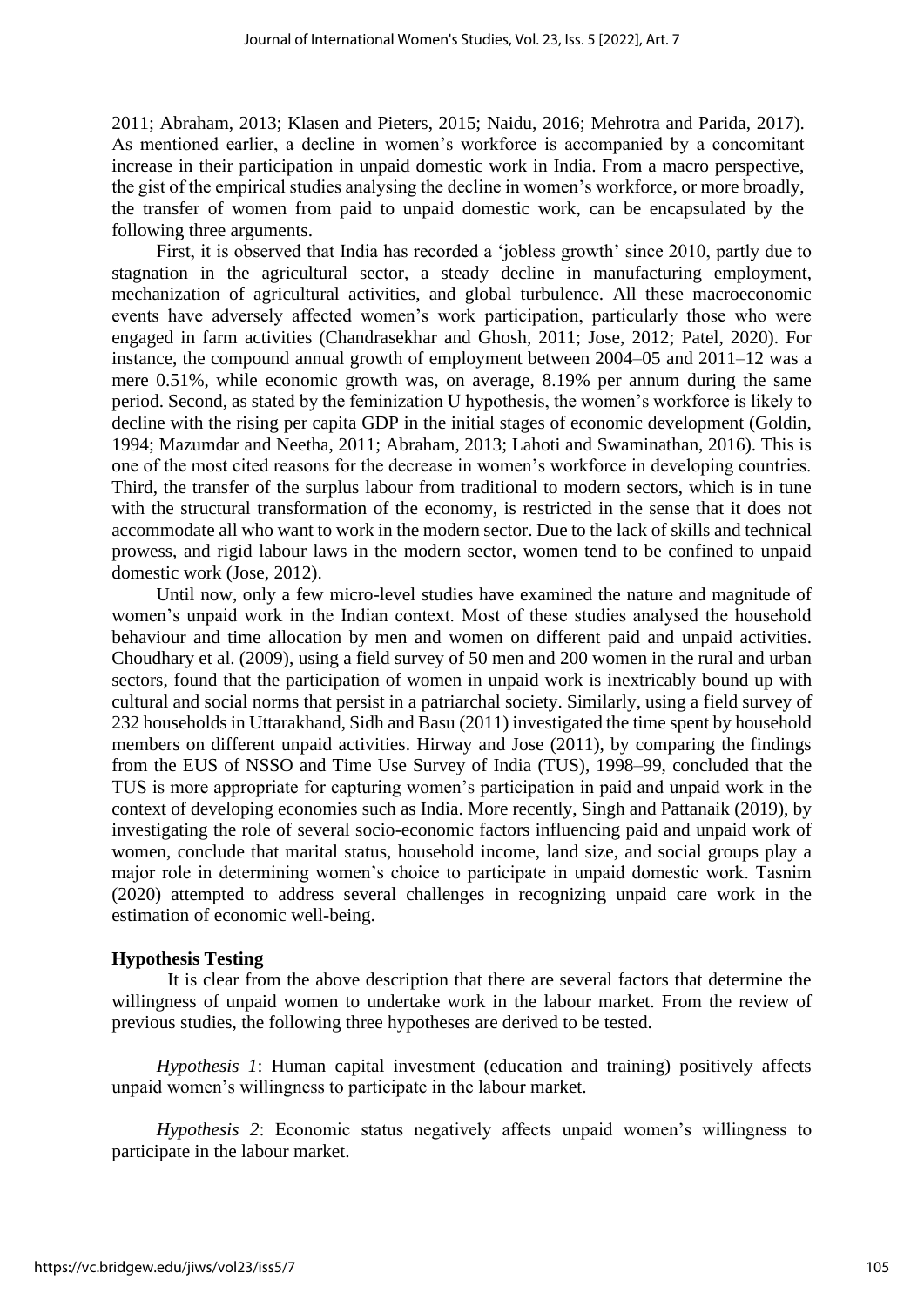*Hypothesis 3*: Size of land owned negatively affects unpaid women's willingness to participate in the labour market.

#### **Data and Model Specifications**

This study mainly uses the unit-level data from the 68th round of EUS conducted by the NSSO in 2011–12. It is a large scale sample survey and quite comprehensive, covering a wide range of personal, household, labour, and non-labour market characteristics of the population. Along with the 68th round, the study also makes use of other rounds of NSS data at the unit level. The most recent survey, the Periodical Labour Force Survey (PLFS), was conducted in 2017–18. Unlike the previous EUS rounds, which provide a detailed account of unpaid domestic activities, PLFS does not cover follow-up questions for persons with the usual principal activity of unpaid domestic work. In fact, the patterns and relationships drawn from the 68th round of EUS are germane to the contemporary context of India's economic development.

The typical binary response model is specified as follows:

$$
P(x_{1, \dots, x_k}) = f(x_{1, \dots, x_k}) \quad \dots \dots \dots (1)
$$

Equation (1) estimates the probability that  $Y = 1$  as a function of a set of explanatory variables. For the probit model, equation 1 can further be specified as

 $P(x_{1,...,x_k}) = \overline{\Phi(\beta_0 + \beta_1 x_1 + \beta_2 x_2 + \dots + \beta_n x_n)} = \Phi(\beta_0 + x\beta) \dots \dots \dots (2)$ 

where,

Φ represents the standard normal cumulative distribution function, limited between 0 and 1 (Wooldridge, 2014). The dependent variable is whether or not an unpaid woman is willing to accept work in the labour market. In equation 2, x is a vector of factors influencing women's decision to accept work in the labour market, broadly consisting of: area, age, marital status, general and technical education, vocational training, religion, social group (caste), household income, land owned, and household size (Appendix 1). Similarly,  $\beta$  is a vector of coefficients. The independent variables are constructed based on a preliminary review of the previous studies in the field and availability of data (Chiappori, 1997; Chiappori *et al.*, 2002; Choo and Siow, 2006; Anderson and Eswaran, 2009; Duflo, 2012; Singh and Pattanaik, 2019).

#### **Defining and Measuring Unpaid Work**

The term 'unpaid domestic work' consists of a wide range of activities generated by household members without 'pay or profit' (Miranda, 2011). In other words, unpaid domestic work is undertaken for the well-being of household members. Taking insights from the studies by Friedemann-Sánchez and Griffin (2011) and Singh and Pattanaik (2019), the unpaid work comprises three components: routine household work, taking care of other household members, particularly children and the elderly, and other household work. The routine household work includes preparing meals, cleaning, and washing.

Measuring the nature and magnitude of unpaid work is a challenge. In this article, unpaid domestic work was measured using data from the unit-level records of EUS. As per the conventional definition, the population of India is broadly classified into three categories, 'workforce', 'unemployed', and 'not in the labour force'. While the workforce refers to persons engaged in different types of economic activities, unemployed are those who are actively looking for jobs but are not able to find suitable jobs. Therefore, the labour force consists of both the workforce and unemployed. The last category represents a heterogeneous group, consisting of beggars, prostitutes, students, children below four years, pensioners, and persons engaged in in unpaid domestic work. What distinguishes 'workforce' from 'not in the labour force' is that while the former actively contributes to goods and services produced, and thereby generates income, those not in the labour force are engaged in activities that are not driven by 'pay or profit'.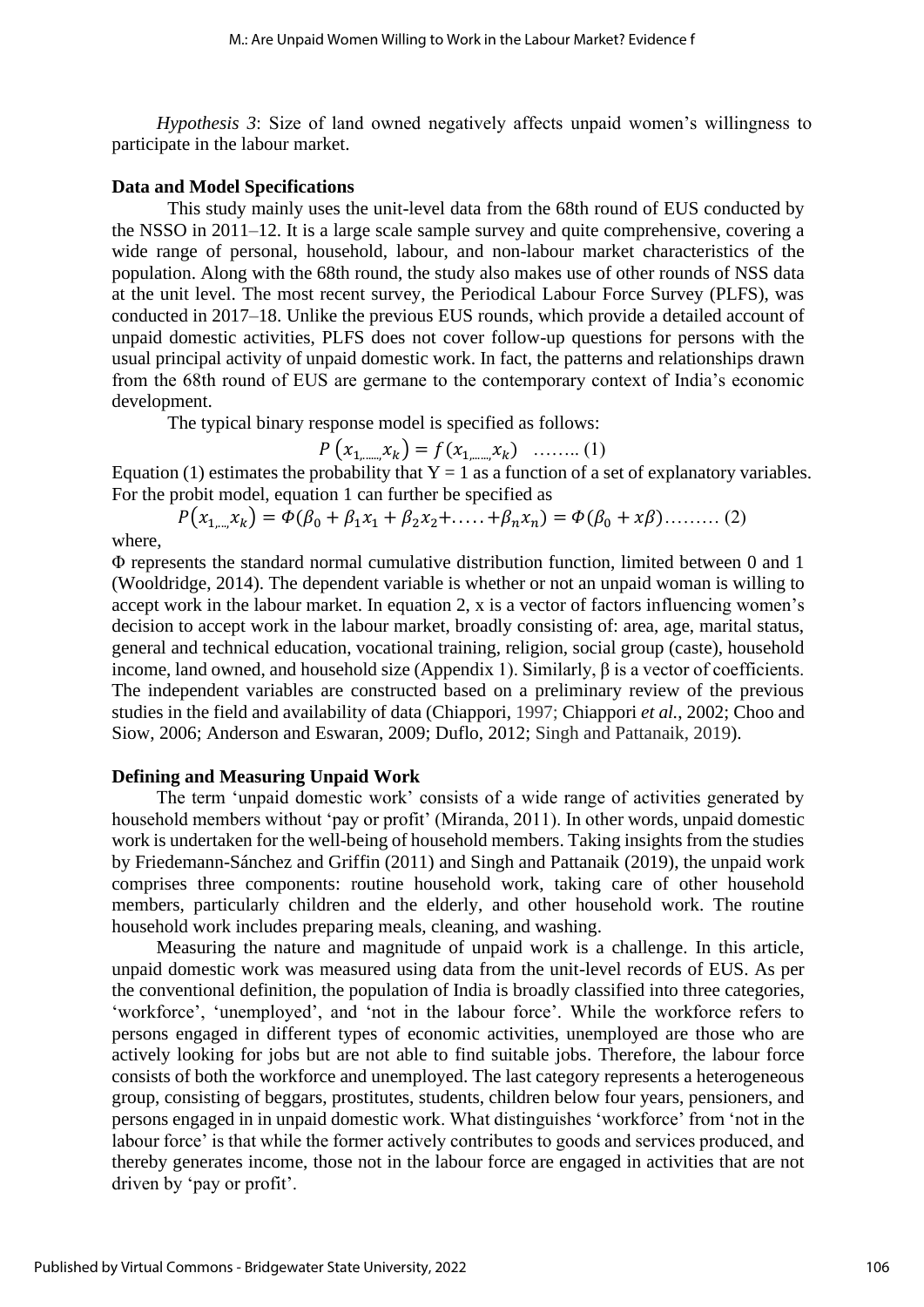In this article, two components of the 'not in the labour force' category are considered for final analysis: first, those who attended to domestic duties only; and second, those who attended to domestic duties and also engaged in free collection of goods (vegetables, roots, firewood, cattle feed, etc.), sewing, tailoring, weaving, etc. for household use (NSSO, 2011). In this article, both categories are referred to as unpaid domestic work or simply unpaid work. This study highlights a detailed account of some specified activities carried out by women engaged in unpaid domestic work. Interestingly, persons engaged in unpaid domestic work were asked to report whether they were willing to take up employment if it was available in their household. In this article, those who are willing to accept the work but are not looking for it are also considered as a proxy for potential labour market participants.

#### **Results**

#### *Magnitude of the Labour and Non-labour Market in India*

According to the usual principal approach of the EUS, the number of women participating in unpaid domestic work increased from 134 million to 173 million in the rural sector and from 68 million to 83 million in the urban sector between 2004–05 and 2011–12. Further, it increased to 195 million in the rural sector and 92 in the urban sector in 2017–18 (Table 1). Overall, the size of women's participation in unpaid work ballooned in India, recording a quantum leap from 200 million in 2004–05 to 287 million in 2017–18. Moreover, the gender chore gap, which reflects the gap between men's and women's participation in unpaid domestic work, is quite enormous. The overall size of the labour force constituted by men (371 million) is three-and-half times larger than that comprising women (99 million). However, the number of women engaged in unpaid domestic work (287 million) is 57 times greater than that of men, indicating that the workforce is predominantly dominated by men and women outnumber men in unpaid work. It is also clear that a precipitous decline in women's workforce is accompanied by a concomitant increase in their participation in unpaid domestic work.

|                                                                 | <b>Rural</b>         |            | <b>Urban</b> |      |            |           |
|-----------------------------------------------------------------|----------------------|------------|--------------|------|------------|-----------|
| Composition of population                                       |                      | Femal<br>e | Total        | Male | Femal<br>e | Total     |
|                                                                 | PLFS (2017-18)       |            |              |      |            |           |
| (i) Labour force                                                | 54.6                 | 16.1       | 35.8         | 56.8 | 15.1       | 36.3      |
| (ii) Not in the labour force                                    | 45.4                 | 83.9       | 64.2         | 43.2 | 84.9       | 63.7      |
| (iii) Participation in domestic duty only                       | 0.6                  | 31.4       | 15.6         | 0.6  | 43.6       | 21.7      |
| (iv) Participation in domestic duty and<br>household activities | 0.3                  | 13.7       | 6.9          | 0.1  | 3.7        | 1.9       |
| $(v)$ Unpaid domestic work $(iii+iv)$                           | 0.9                  | 45.1       | 22.5         | 0.7  | 47.3       | 23.6      |
| Population (in millions)                                        | 456                  | 432        | 888          | 216  | 194        | 410       |
|                                                                 | 68th round (2011-12) |            |              |      |            |           |
| (i) Labour force                                                | 54.7                 | 18.1       | 36.8         | 56   | 13.4       | 35.6      |
| (ii) Not in the labour force                                    | 45.3                 | 81.9       | 63.2         | 44   | 86.6       | 64.4      |
| (iii) Participation in domestic duty only                       | 0.16                 | 18.48      | 9.12         | 0.21 | 36.38      | 17.5<br>6 |
| (iv) Participation in domestic duty and<br>household activities | 0.25                 | 23.69      | 11.7         | 0.08 | 11.61      | 5.61      |

#### **Table 1. Magnitude of Labour and Non-labour Market Participation in India (%)**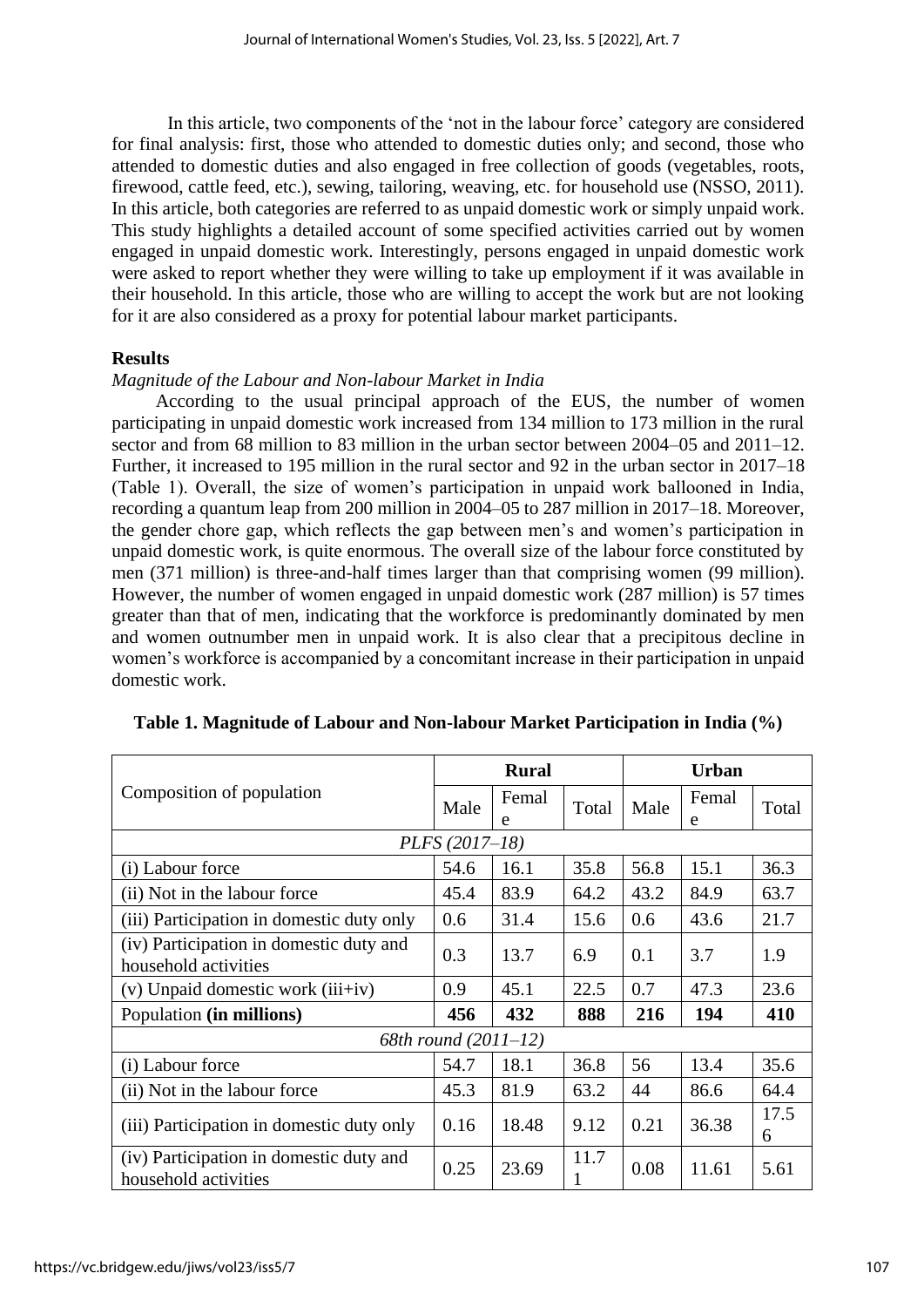| $(v)$ Unpaid domestic work $(iii+iv)$                           | 0.41      | 42.17 | 20.8<br>3 | 0.29      | 47.99 | 23.1 |
|-----------------------------------------------------------------|-----------|-------|-----------|-----------|-------|------|
| <b>Population (in millions)</b>                                 | 433       | 410   | 843       | 192       | 173   | 365  |
| 61st round $(2004 - 05)$                                        |           |       |           |           |       |      |
| (i) Labour force                                                | 54.6      | 24.9  | 40.1      | 56.6      | 14.8  | 36.6 |
| (ii) Not in the labour force                                    | 45.4      | 75.1  | 59.9      | 43.4      | 85.2  | 63.4 |
| (iii) Participation in domestic duty only                       | 0.2       | 17.5  | 8.7       | 0.3       | 35    | 16.9 |
| (iv) Participation in domestic duty and<br>household activities | 0.2       | 17.8  | 8.9       | 0.1       | 10.6  | 5.1  |
| $(v)$ Unpaid domestic work $(iii+iv)$                           | 0.4       | 35.3  | 17.6      | 0.4       | 45.6  | 22   |
| <b>Population (in millions)</b>                                 | 400.<br>8 | 379.1 | 779.<br>9 | 164.<br>7 | 148.3 | 313  |

*Note*: Population figures represent the projected population. *Source*: Author's estimation based on NSS unit-level data.

#### *Nature of Unpaid Domestic Work*

The nature of unpaid domestic work performed by women differs in magnitude across Indian states. Table 2 presents some specified unpaid activities carried out by women regularly, along with routine household activities. For this analysis, the specified activities carried out regularly during the previous 365 days are subsumed under four groups: (i) activities relating to agricultural production, (ii) processing of commodities produced in own farm or free collection for household consumption, (iii) processing of commodities acquired for household consumption, and (iv) other activities undertaken for household use.

Among women engaged in unpaid work, 57% in the rural sector and 13% in the urban sector carried out one or more of the specified activities relating to agricultural production. Among agricultural production–related activities, collection of firewood, cow-dung, and cattle feed preparation characterise the penurious living standards of women in India's rural sector. Among rural women performing unpaid domestic work, about 9% were involved in processing commodities produced in their own farms or free collection and about 8% were engaged in processing products acquired for their own consumption.

As listed under group (iv), nearly 57% of women in India participated in other activities undertaken for household use. Considering all four groups, about 66% of the women engaged in unpaid work were engaged in any of the activities listed under all four groups, albeit in varying proportions in rural and urban sectors. In rural India, preparation of cow-dung cake for use as fuel constitutes a significant share of the work, primarily due to the lack of household access to electricity. Similarly, bringing water from outside the household premises is also a major activity for rural women, since only 35% of rural households reported having a source of drinking water within the premises (Census of India, 2011).

| Specified activities (unpaid)                         | Rura | Urban | India |
|-------------------------------------------------------|------|-------|-------|
|                                                       |      |       |       |
| Activities relating to agricultural production        |      |       |       |
| (1) Maintenance of kitchen gardens, orchards, etc.    | 23.3 | 7.8   | 18.5  |
| 2) Work in household poultry, dairy, etc.             | 21.6 | 2.4   | 15.6  |
| Either item 1 or 2                                    | 33.5 | 9.2   | 25.9  |
| (3) Free collection of fish, small game, wild fruits, | 18.9 | -1.8  | 13.5  |
| vegetables, etc.                                      |      |       |       |

**Table 2. Classification of Specified Unpaid Activities Carried out by Women (%)**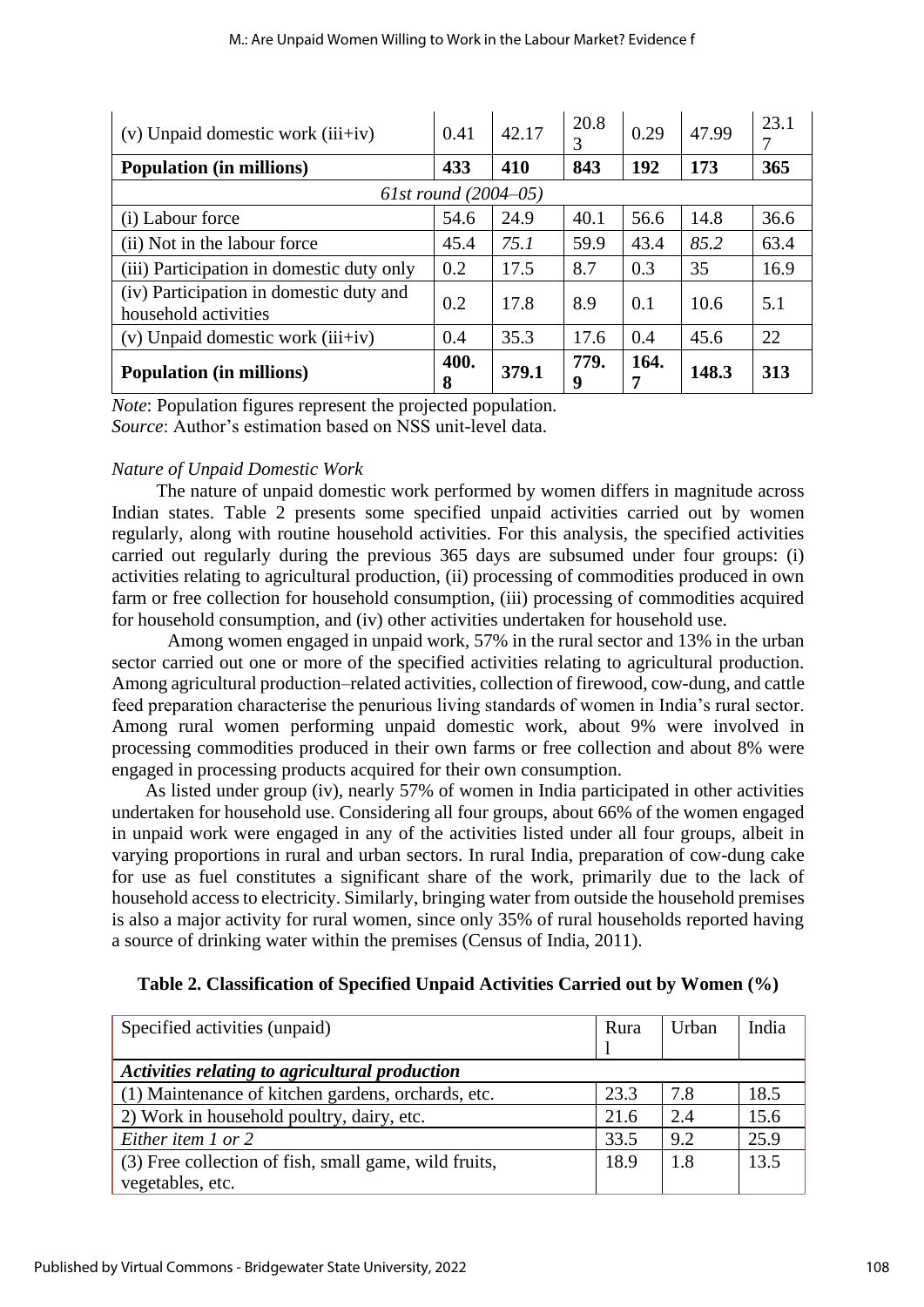| (4) Free collection of firewood, cow-dung, cattle feed, etc.  | 43.6 | 5.33 | 31.7 |
|---------------------------------------------------------------|------|------|------|
| Either item 4 or 5                                            | 45.8 | 6.0  | 33.4 |
| Any of items 1-4 [Group 1]                                    | 57.2 | 13.0 | 43.5 |
| Processing of primary products for household consumption      |      |      |      |
| (Commodities produced in own farm/free collection)            |      |      |      |
| (5) Husking of paddy                                          | 5.4  | 0.3  | 3.8  |
| (6) Grinding of food grains                                   | 4.2  | 0.6  | 3.0  |
| (7) Preparation of gur [jaggery]                              | 0.2  | 0.02 | 0.1  |
| (8) Preservation of meat and fish                             | 0.8  | 0.1  | 0.6  |
| (9) Making baskets and mats                                   | 1.7  | 0.2  | 1.3  |
| Any of items 5-9 [Group 2]                                    | 9.0  | 1.0  | 6.5  |
| Processing of primary products for household consumption      |      |      |      |
| (Commodities acquired)                                        |      |      |      |
| (10) Husking of paddy                                         | 3.9  | 1.4  | 3.1  |
| (11) Grinding of food grains                                  | 4.6  | 2.3  | 3.9  |
| (12) Preparation of <i>gur</i> [jaggery]                      | 2.7  | 1.1  | 2.2  |
| (13) Preservation of meat and fish                            | 3.2  | 1.3  | 2.6  |
| (14) Making baskets and mats                                  | 3.2  | 1.4  | 2.6  |
| Any of items 10-14[Group 3]                                   | 7.6  | 3.4  | 6.3  |
| Other activities carried out for own consumption              |      |      |      |
| (15) Preparation of cow-dung cake for use as a fuel in the    | 40.9 | 4.6  | 29.6 |
| household                                                     |      |      |      |
| (16) Sewing, tailoring, weaving, etc.                         | 27.4 | 23.4 | 26.1 |
| (17) Tutoring own children or others' children free of charge | 6.8  | 12.0 | 8.4  |
| (18) Bringing water from outside the household premises       | 30.7 | 9.6  | 24.1 |
| Any of items 15-18 [Group 4]                                  | 65.6 | 36.7 | 56.6 |
| Any of the items in Group 1, Group 2, Group 3 and Group 4     | 76.6 | 42.7 | 66.1 |
| The proportion of women engaged in unpaid domestic work       | 42.2 | 48.0 | 43.8 |
| excluding subsidiary status                                   |      |      |      |

*Source*: Author's estimation based on NSS unit-level data.

*Willingness to Work and Types of Work Acceptable*

The majority of women engaged in unpaid domestic work in India have no choice but to perform such activities. Table 3, which presents the percentages of unpaid women who are willing to accept work (categorised by nature and type of work), reveals four stylized facts. First, despite engaging in routine household chores, about one-third of the unpaid women are willing to take up work in the labour market, although constrained by many socio-economic factors. Second, given the responsibility of family, the majority of women, who are willing to accept work, prefer regular part-time work to regular full-time work. Third, tailoring is one of the most preferred types of work acceptable to unpaid women both in rural and urban sectors. However, it is to be noted that participation in such economic activities is not strictly comparable to formal sector jobs, which provide greater autonomy and decision-making power to women (Kantor, 2003; Anderson and Eswaran, 2009). Fourth, the lack of adequate skills and experience continues to be a major barrier for women to do more than unpaid domestic work, and this remains a major challenge for India.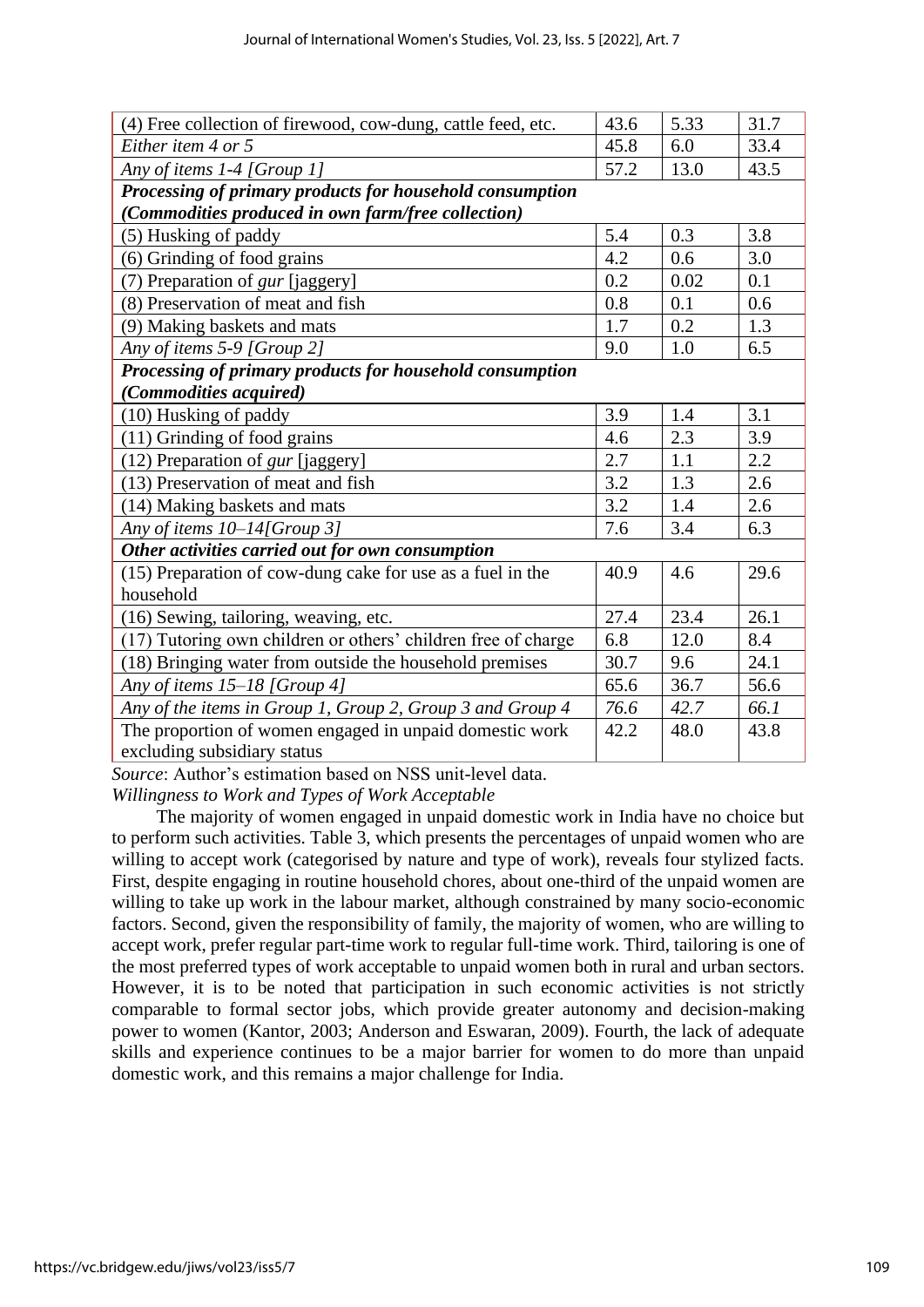|                                             | Rural | Urban | All  |
|---------------------------------------------|-------|-------|------|
| <b>Willing to accept work</b>               |       |       |      |
| Women willing to accept work if the work is | 33.7  | 28.2  | 32.0 |
| made available at their household           |       |       |      |
| Nature of work acceptable                   |       |       |      |
| Regular full-time                           | 20.9  | 24.7  | 22.1 |
| Regular part-time                           | 73.7  | 70.0  | 72.5 |
| Occasional full-time                        | 2.0   | 1.8   | 2.0  |
| Occasional part-time                        | 3.4   | 3.5   | 3.4  |
| Total                                       | 100   | 100   | 100  |
| <b>Type of work acceptable</b>              |       |       |      |
| Dairy                                       | 17.5  | 3.8   | 13.7 |
| Poultry                                     | 9.1   | 2.5   | 7.3  |
| Other animal husbandry                      | 10.0  | 2.1   | 7.8  |
| Food processing                             | 7.0   | 8.3   | 7.4  |
| Spinning and weaving                        | 9.0   | 9.0   | 8.9  |
| Manufacturing wood and cane products        | 0.8   | 0.6   | 0.8  |
| Tailoring                                   | 34.3  | 50.7  | 38.8 |
| Leather goods manufacturing                 | 0.28  | 0.46  | 0.33 |
| Others                                      | 12.0  | 22.7  | 15.0 |
| Total                                       | 100   | 100   | 100  |
| Skill/experience to undertake work          |       |       |      |

**Table 3. Willingness of Unpaid Women to Accept Work by Nature and Type of Work (%)**

*Source*: Author's estimation based on NSS unit-level data.

Women having any skill/experience to

undertake the acceptable work

#### *Empirical Estimates*

As a follow-up to the previous discussion, this section presents the role of socioeconomic factors accounting for unpaid women's decision to undertake work in the labour market by drawing insights from various theoretical approaches such as gender relations, human capital, and economic development. Results of the probit regression analysis along with marginal effects (ME) at the mean are presented in Table 4. Broadly, the coefficients indicate the effect of changes in the independent variables on the predicted probability. In the same way, a positive coefficient indicates the effect of an increase in the independent variable on the probability of unpaid women being engaged in the labour market and vice versa.

53.4 54.3 53.6

The coefficient of the rural sector is positive and statistically significant, implying that a rural unpaid woman is more likely to accept work in the labour market compared to an urban unpaid woman. The positive relationship is due to three reasons. First, there is a marked rural– urban dichotomy in India, as the percentage of urban women engaged in unpaid work is higher than that of the rural women, since the majority of rural women depend on agricultural activities as their major source of livelihood. Second, compared with urban women, a substantial proportion of rural women also fall below the poverty line (BPL) and, therefore,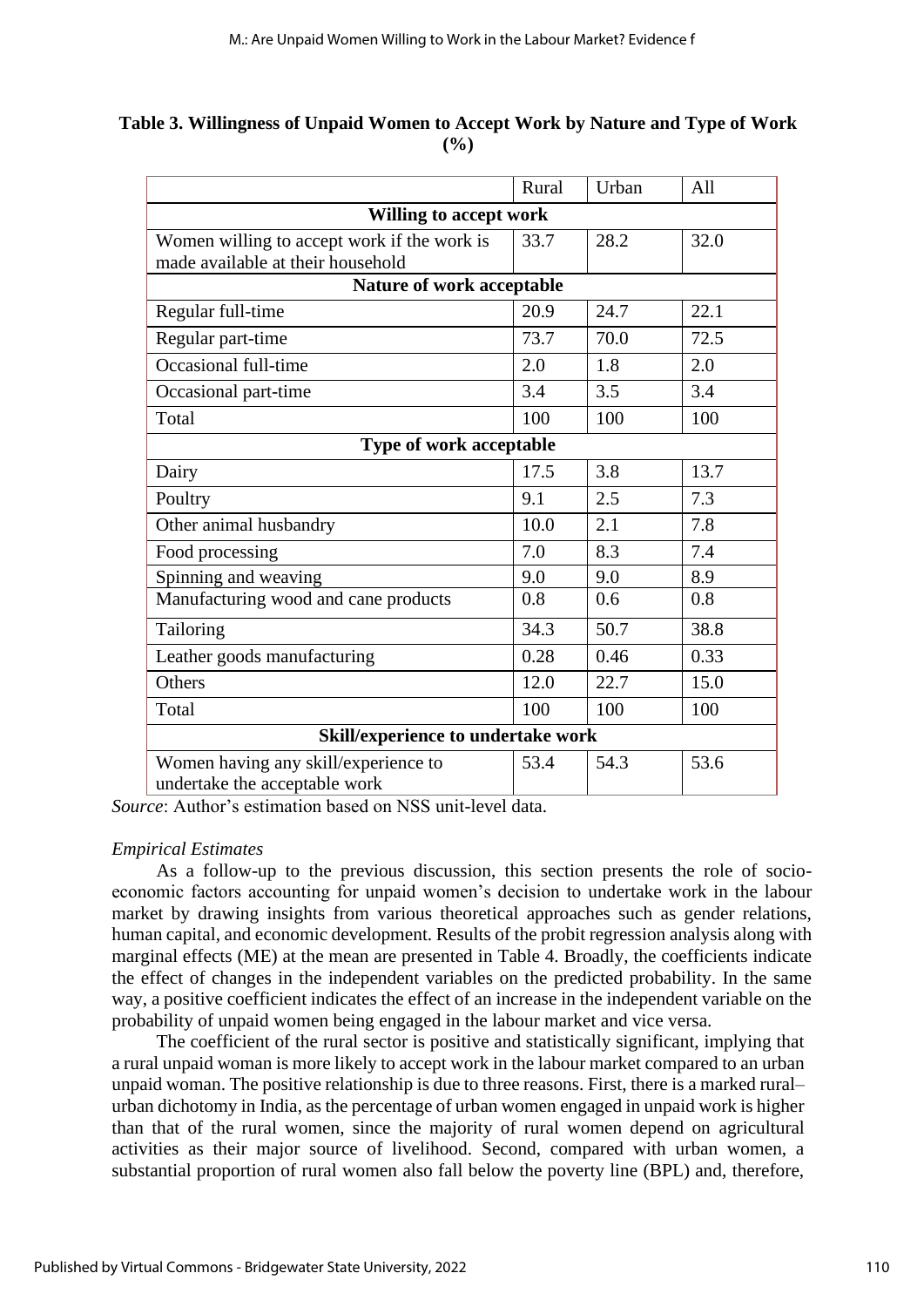looking for additional economic activities is necessary for their survival. Third, the role of public-sponsored programmes plays a pivotal role in the rural labour market. The Mahatma Gandhi National Rural Employment Guarantee Act (MGNREGA), guarantees 100 days of wage employment to poor rural households, specifying that one-third of the workers must be women. In practice, women's participation under MGNREGA is much higher than stipulated. According to the Economic Survey of 2015–16, nearly 57% of the total 1,350 million persondays of employment provided under the MGNREGA during 2015–16 was taken up by women (GoI, 2016). Moreover, the National Rural Livelihoods Mission (NRLM), established to relieve poverty through women's self-help groups, further increases the likelihood of rural unpaid women willing to participate in the labour market.

The coefficient of age is statistically significant and positive, indicating that an increase in age increases the probability of a woman engaged in unpaid domestic work to accept employment in the labour market. However, the coefficient of age-squared is statistically significant and negative, suggesting that the probability of an unpaid woman willing to accept work in the labour market decreases gradually after a certain age. These findings suggest that, among unpaid women in India, young women are more likely to accept work than old. This finding has special significance in the Indian context. India, which has a population of 1.3 billion, consists of 356 million people in the age group of 10–24 (United Nations Population Fund, 2014). According to the Census of India (2011), about 39% (466 million) fall in the age group of 10–29 years, of which 223 million are women. India's 'demographic dividend', which mainly results from a decline in fertility and infant mortality rates, opens the doors to profound economic benefits if the nation is prepared to reap the harvest by providing so-called 'decent work' (Lerche, 2012). A plenitude of young people with adequate skills and knowledge, but without access to decent work, is a portent of demographic disaster.

The coefficients of currently married and single people are statistically significant and negative. It shows that marital status is an important factor that affects unpaid women's decision to enter the labour market. These findings are in line with published literature, suggesting that marriage is a social constraint. Given family responsibilities, a married woman in India is burdened with routine household work, including taking care of other members of the household. Studies show that marriage plays a significant role in transferring women from paid work to unpaid domestic work (Becker, 1973; Sudarshan and Bhattacharya, 2009; Webster, 2014, Mehrotra and Parida, 2017).

As expected, the coefficients of primary education, technical education, and vocational training are statistically significant and positive. It indicates that, in reference to an illiterate unpaid woman, the probability of accepting work in the labour market declines for an unpaid woman holding primary education. The same holds true for coefficients of technical education and vocational skills. These results support our first hypothesis, underlining the need for suitable working conditions and opportunities for women along with their human capital investment (Pal *et al.*, 2021). Taking insights from Boserup (1970), Schultz (1994), Das and Desai (2003), it is argued that there is a positive relationship between women's WPR and their investment in human capital.

Social and religious barriers often restrict women's decision-making, mobility, and control over economic resources (Krishnakumar & Viswanathan, 2021). The proxy for social constraints (religion and social group), is statistically significant and positive, indicating that an unpaid woman who belongs to other religions is more likely to accept employment as compared to an unpaid woman in the Hindu religion. Similarly, the classification of women engaged in unpaid work by social group indicates that, in reference to upper caste women engaged in unpaid work, unpaid women belonging to scheduled tribes and scheduled caste are more likely to accept work in the labour market. Taking insights from Davidson (1998) and Pal *et al.* (2021), disadvantaged women are more likely than upper-caste women to participate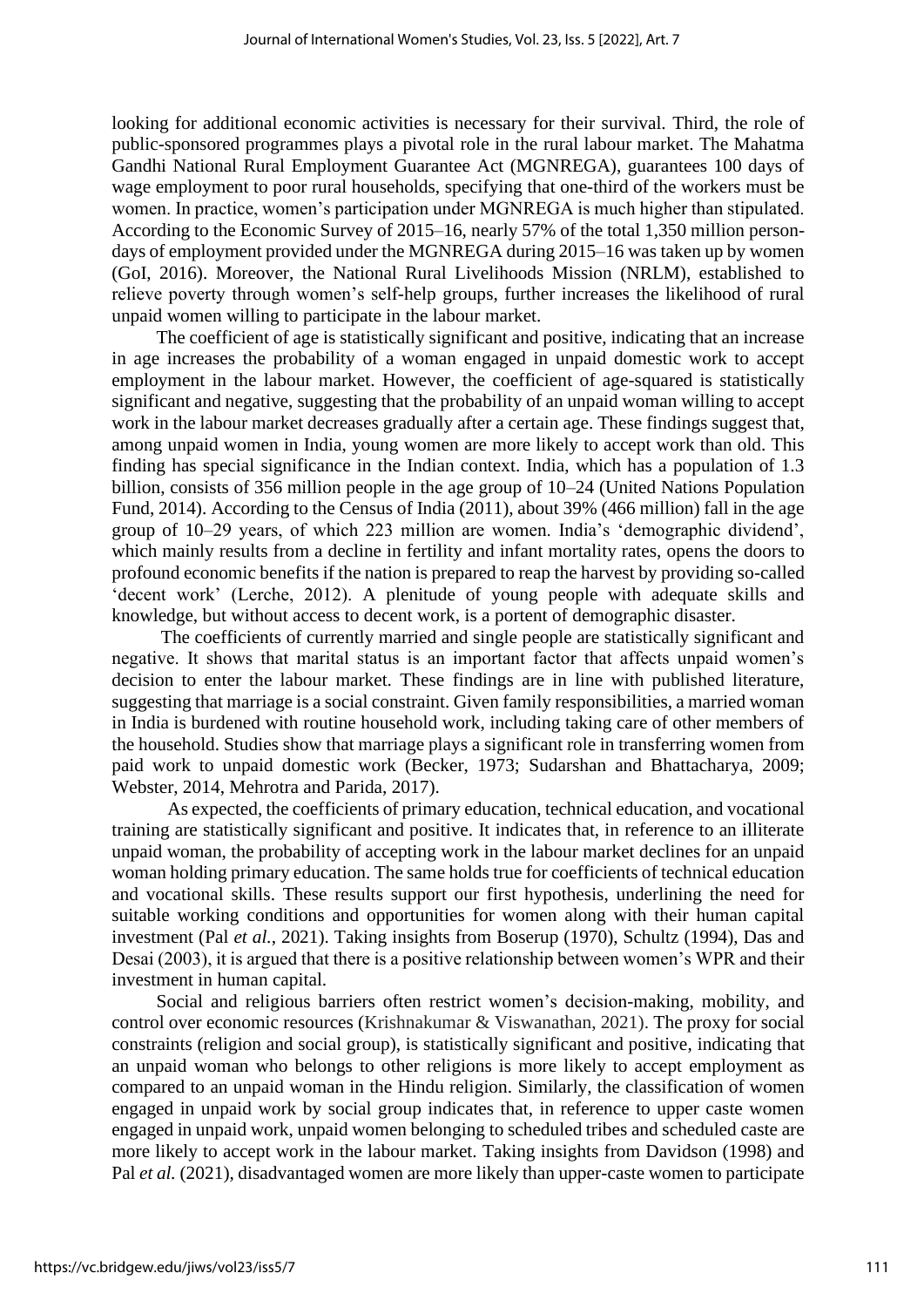in paid work, mainly due to poor economic conditions. Indeed, in rural India, WPRs of women from scheduled castes is higher than those of the upper caste (Singh and Pattanaik, 2019).

One of the earliest attempts to draw the relationship between household income and labour force participation rate was carried out by Mincer (1962). Whether a person is willing to work in the labour market is influenced by both income and substitution effects. As expected, the coefficients of poor class, middle class, upper-middle class, and upper class are statistically significant and negative. The reason for how economic status can affect unpaid women's willingness to participate in the labour market has already been justified in the extant literature (Goldin, 1994; Carrasco and Domínguez, 2011). Goldin (1994) proposed the feminization U hypothesis, according to which women's WPR initially responds negatively to rising per capita GDP and positively to rising per capita GDP beyond a threshold level. Using a sample of 176 economies in 2017, this study finds strong empirical support for the existence of feminization U hypothesis (Figure 2). Taking cues from Carrasco and Domínguez (2011) and John (2020), in a typical male-breadwinner model, women are gradually inclined to participate in unpaid work mainly due to two reasons: first, women engaged in paid work are likely to report partner and non-partner violence; and second, women prefer unpaid work if husband's earnings are sufficient to provide a good standard of living. Overall, these results are in line with our second hypothesis.



**Figure 2. Per capita GDP and Female employment, 2017 in 176 Countries**

*Source*: World Bank, World Development Indicators.

As expected, the coefficients of three categories of land owned by households are statistically significant and negative in comparison to the landless category. This result supports our third hypothesis. In fact, the 'landholding-patriarchy hypothesis' suggests that an increase in the size of household landholding limits women's autonomy (Goli and Pou, 2014). Similarly, the coefficient of household size is statistically significant and positive. It indicates that an increase in household size increases the probability that a woman engaged in unpaid domestic work will enter the labour market, as domestic chores may be shared among other household members.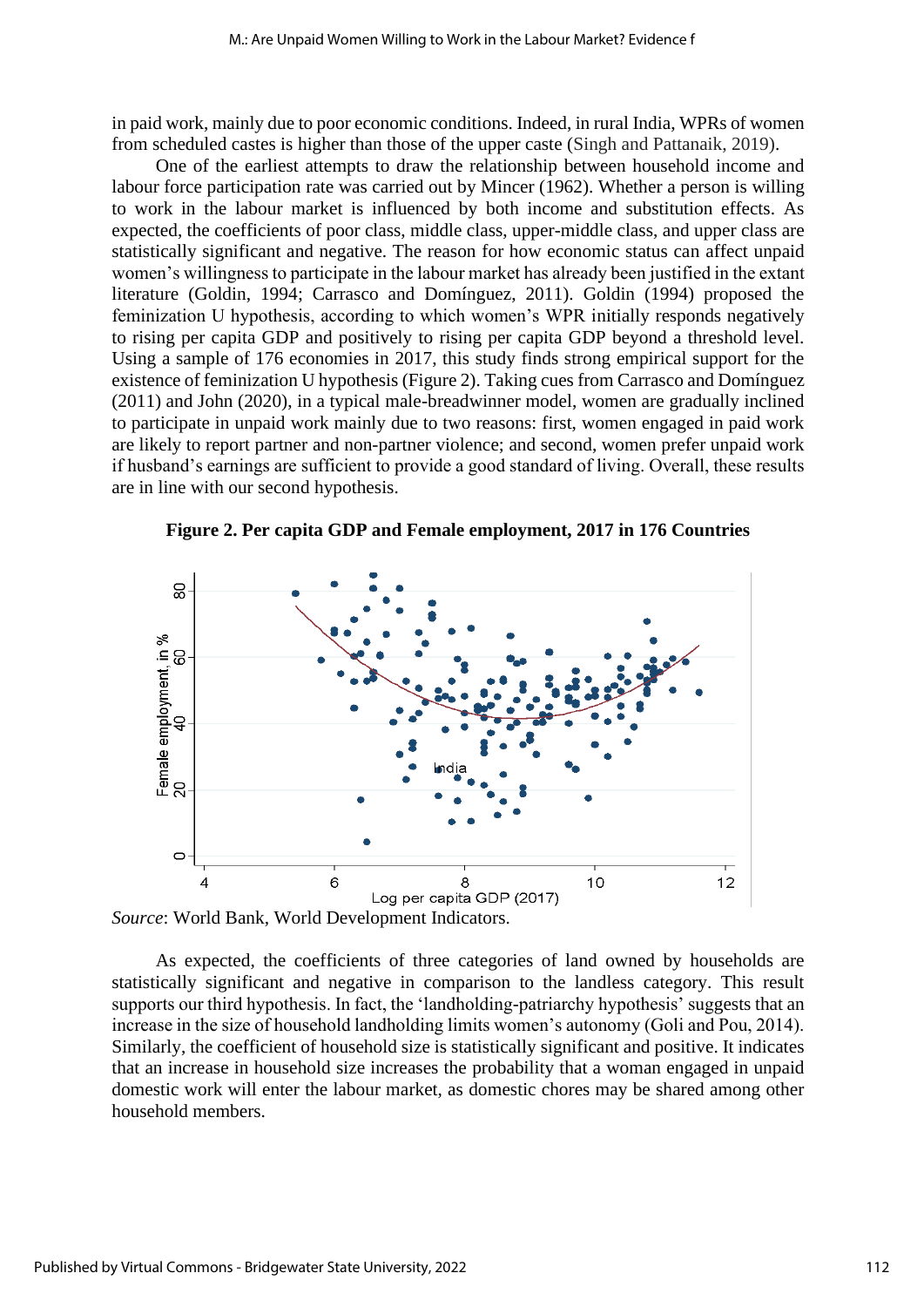### **Table 4. Estimation Results of the Probit Model and Marginal Effects at Means**

| Independent variables                                   | Probit model                                 |             |  |  |
|---------------------------------------------------------|----------------------------------------------|-------------|--|--|
|                                                         | Coeff.                                       | <b>ME</b>   |  |  |
| Constant                                                | $-.309$ ***(.080)                            |             |  |  |
| Area (reference $group = urban$ )                       |                                              |             |  |  |
| Rural                                                   | $.0447***$ $(.0110)$                         | $.015***$   |  |  |
|                                                         | Age of unpaid women                          |             |  |  |
| Age                                                     | $.0353***(.003)$                             | $.012***$   |  |  |
| Age square                                              |                                              | $-.0003***$ |  |  |
|                                                         | $.0009***(.00005)$                           |             |  |  |
|                                                         | Marital status (reference group = unmarried) |             |  |  |
| Currently married                                       | $-.1988***$ (.020)                           | $-.073***$  |  |  |
| Single                                                  | $-.1422***(.036)$                            | $-.052***$  |  |  |
| (Widowed/divorced/separate                              |                                              |             |  |  |
| d)                                                      |                                              |             |  |  |
| General education (reference group = no schooling)      |                                              |             |  |  |
| Primary                                                 | $.0329***(.0123)$                            | $.011***$   |  |  |
| Secondary                                               | .006(.015)                                   | .002        |  |  |
| Graduate and above                                      | $-.017(.022)$                                | $-.006$     |  |  |
|                                                         | Reference $group = no technical education$   |             |  |  |
| <b>Technical education</b>                              | $.272***(0.60)$                              | $.102***$   |  |  |
| Vocational training (reference $group = no training)$ ) |                                              |             |  |  |
| Formal training                                         | $.781***(.038)$                              | $.302***$   |  |  |
| Informal training                                       | $.508***(.024)$                              | $.194***$   |  |  |
|                                                         | Religion (reference $group = hinduism)$      |             |  |  |
| Islam                                                   | 019(.013)                                    | .006        |  |  |
| Others                                                  | $.142***(.018)$                              | $.051***$   |  |  |
|                                                         | Social group (reference group = upper caste) |             |  |  |
| Scheduled Tribe (ST)                                    | $124***$ (.018)                              | $.045***$   |  |  |
| Scheduled Caste (SC)                                    | $.106***(.016)$                              | $.038***$   |  |  |
| <b>Other backward Class</b>                             | $-.051***(.012)$                             | $-.017***$  |  |  |
| (OBC)                                                   |                                              |             |  |  |
|                                                         | $MHCE$ (reference group = poorest)           |             |  |  |
| Poor class                                              | $-.066***(.015)$                             | $-.024***$  |  |  |
| Middle class                                            | $-.144***(.015)$                             | $-.053***$  |  |  |
| Upper middle class                                      | $-.187***(.017)$                             | $-.068***$  |  |  |
| High class                                              | $-.357***$ (.019)                            | $-.124***$  |  |  |
| Land owned (reference $group = landss)$ )               |                                              |             |  |  |
| Marginal (up to 1 ha)                                   | $-.048(.057)$                                | $-.017$     |  |  |
| Small $(1 ha - 2 ha)$                                   | $-.063(.059)$                                | $-.022$     |  |  |
| Semi-medium $(2 ha - 4 ha)$                             | $-.184***(.061)$                             | $-.064***$  |  |  |
| Medium $(4 ha - 10 ha)$                                 | $-.227***$ (.063)                            | $-.078***$  |  |  |
| Large (10 ha and above)                                 | $-.295***(.079)$                             | $-100***$   |  |  |
| Household size                                          | $.021***(.002)$                              | $.007***$   |  |  |
| Number of observations                                  | 79,189                                       |             |  |  |
| Wald chi-square                                         | 7082.38***                                   |             |  |  |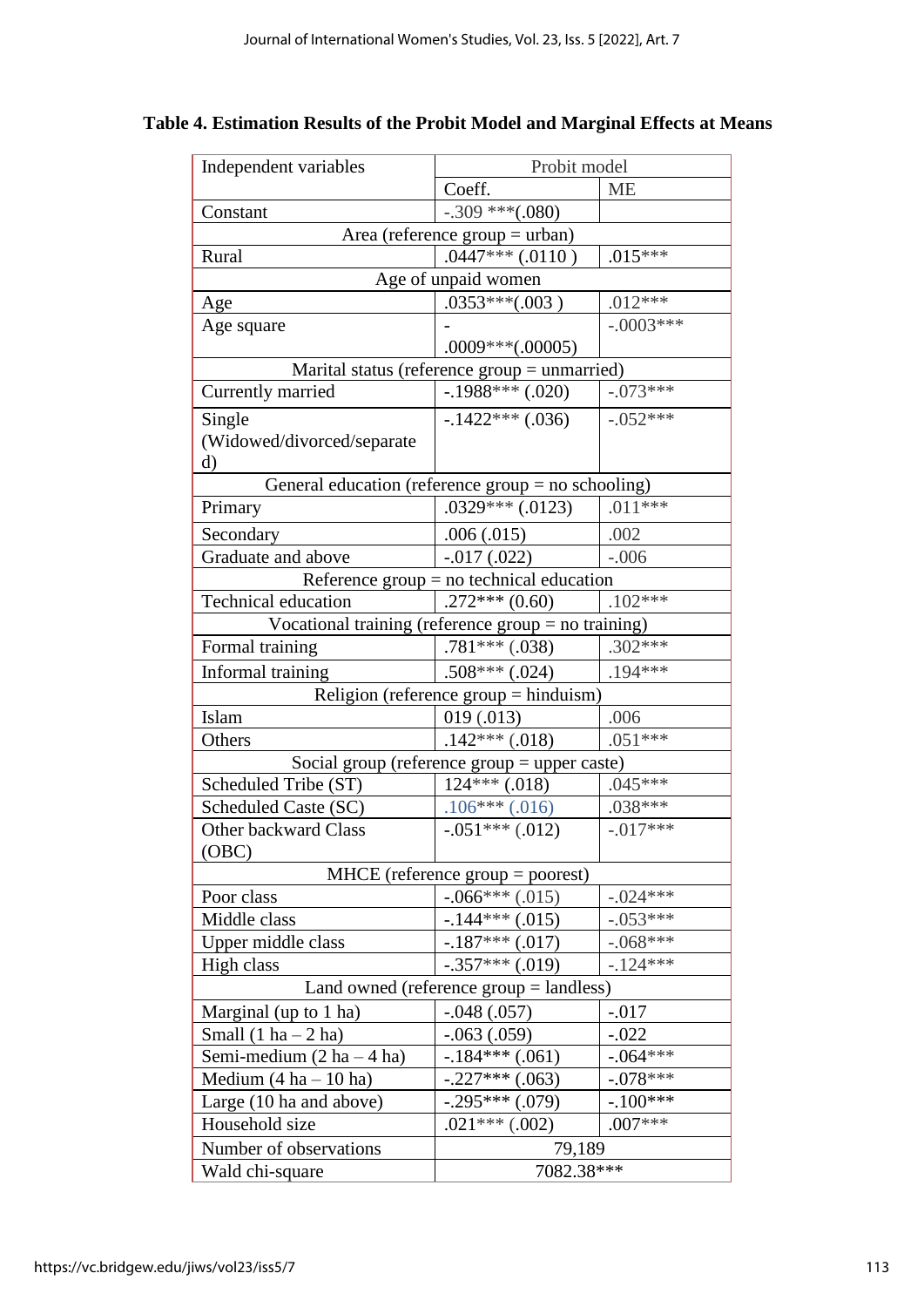| Pseudo R-square       | 0.0807    |
|-----------------------|-----------|
| Log pseudo likelihood | -46240.46 |

*Source:* Author's estimation based on NSS unit-level data. Robust standard errors in parentheses. \*\*\* *p* < .01; \*\**p* < .05; \**p* < .1

#### **Conclusions and Policy Implications**

This study has examined the nature of unpaid work performed by women in rural and urban India. In general, Indian women are engaged in a variety of unpaid domestic activities, ranging from maintenance of kitchen gardens to bringing water from outside the household premises. Since all such activities fall outside the purview of economic activities, the socioeconomic standing of women in India has largely been degraded, particularly within the household. India's spirit of fostering inclusive and sustained economic growth requires women's participation in the labour market. This can be achieved through the formulation of gender-specific programmes and policies such as child-care provisions and improvement in working conditions. In many ways, such interventions are expected to have a considerable impact on women's economic and social well-being. Using the probit regression model, this study has identified several socio-economic factors that affect unpaid women's decision to participate in the labour market.

The author makes the following policy recommendations. First, all households in India, particularly in the rural sector, should be guaranteed the provision of basic necessities. It is found that millions of households in rural India do not have any access to bare essentials such as safe drinking water, electricity, and cooking gas. Going by statistics, nearly 45% of rural women engaged in unpaid work must bring water from outside their household premises. Similarly, about 41% of rural women engaged in domestic chores are engaged in preparing cow-dung cakes as fuel for the household. If all rural households have access to basic facilities, a large number of women in India would be able to participate in paid work. The formulation and efficient implementation of public policies such as gender budgeting is essential to strengthening the position of women. The outcome of several government-sponsored initiatives and schemes such as Support to Training and Employment Programme for Women (STEP), Rashtriya Mahila Kosh, Training for Rural Youth and Self-employment, Condensed Courses of Education for Women, and Micro Units Development Refinance Agency (MUDRA) needs to be assessed periodically.

As suggested by Mitra and Okada (2018), it is essential to enhance the vocational and technical training of women, along with access to decent work in the non-farm sectors. Based on the skills and knowledge they possess, women should be encouraged to take up entrepreneurial activities by providing initial capital and easy access to credit facilities. From a policy perspective, governments should encourage unpaid women who are willing to participate in the labour market to do so, by reinforcing measures such as provision of basic facilities, public childcare, credit facilities for entrepreneurial activities, and vocational and technical training. Certainly, government intervention acts as a crucial role in bringing about not only a systematic change in the socio-economic condition of women but also economic growth.

One of the limitations of this study is that it does not provide a state-level analysis of the status of women's unpaid work. A state-level analysis of unpaid domestic work in India would be useful in understanding the regional disparities and their impact on women's willingness to accept work in the regional labour market. In addition, this study may be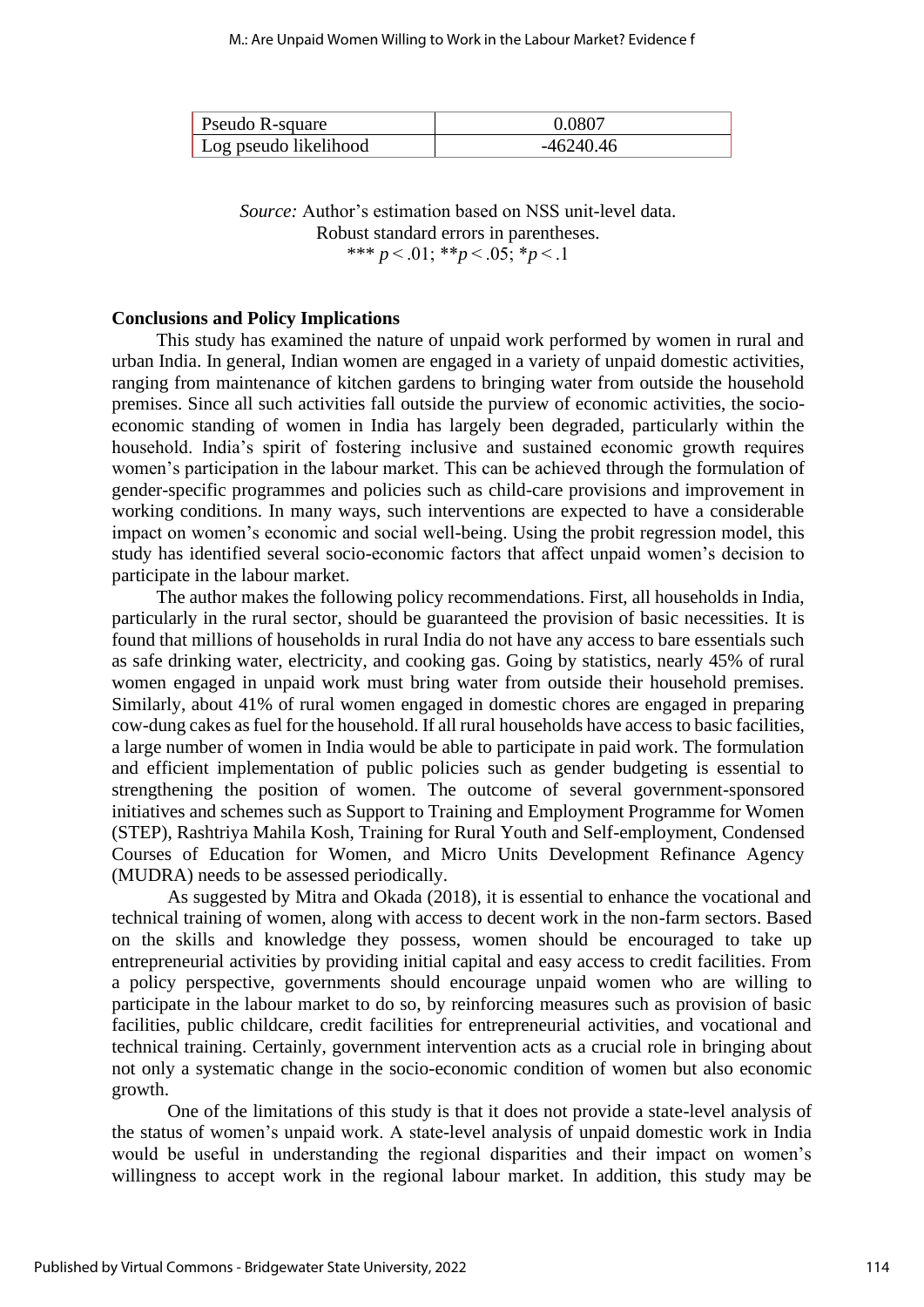extended by considering TUS 2019, which provides vital cues on the allocation of time by men and women on different types of unpaid activities in India. In the present context, it is also important to understand how India can facilitate decent work for unpaid women willing to participate in the labour market.

#### **Declaration of Conflicting Interests**

The author declares no conflicts of interest with respect to the research, authorship, and/or publication of this article.

#### **Funding**

The author has not received any financial support for the research, authorship, and/or publication of this article.

#### **Appendix 1**

Variable definition and sample statistics

| Variable              | Definition                                                             | Mea  |
|-----------------------|------------------------------------------------------------------------|------|
|                       |                                                                        | n    |
| Sector                | Binary categories: Urban = 0, rural = 1                                | .592 |
| Age                   | Age of unpaid woman                                                    | 37.8 |
| Age square            | Age square of unpaid woman                                             | 1621 |
| <b>Marital</b> status | Three categories: unmarried = 0, currently married = 1, single<br>$=2$ | .98  |
| General               | Four categories: no schooling = 0, primary = 1, secondary =            | 2.04 |
| education             | 2, graduate and above $=$ 3                                            |      |
| Technical             | Two categories: no technical education $= 0$ , technical               | .007 |
| education             | education $= 1$                                                        |      |
| Vocational            | Three categories: no training = 0, formal = 1, informal = 2.           | .093 |
| training              |                                                                        |      |
| Religion              | Three categories: Hinduism = 0, Islam = 1, Others = 2.                 | .355 |
| Social group          | Four categories: Upper caste = 0, $ST = 1$ , $SC = 2$ , $OBC = 3$      | 1.60 |
| <b>MHCE</b>           | Five categories: Poorest = 0, Poor class = 1, Middle class = 2,        | 3.02 |
|                       | Upper middle class = 3, High class = 4.                                |      |
| Land owned            | Six categories: Landless = 0, Marginal = 1, Small = 2, Semi-           | 1.35 |
|                       | medium = 3, Medium = 4, Large = $5$                                    |      |
| Household size        | Number of members in family                                            | 5.5  |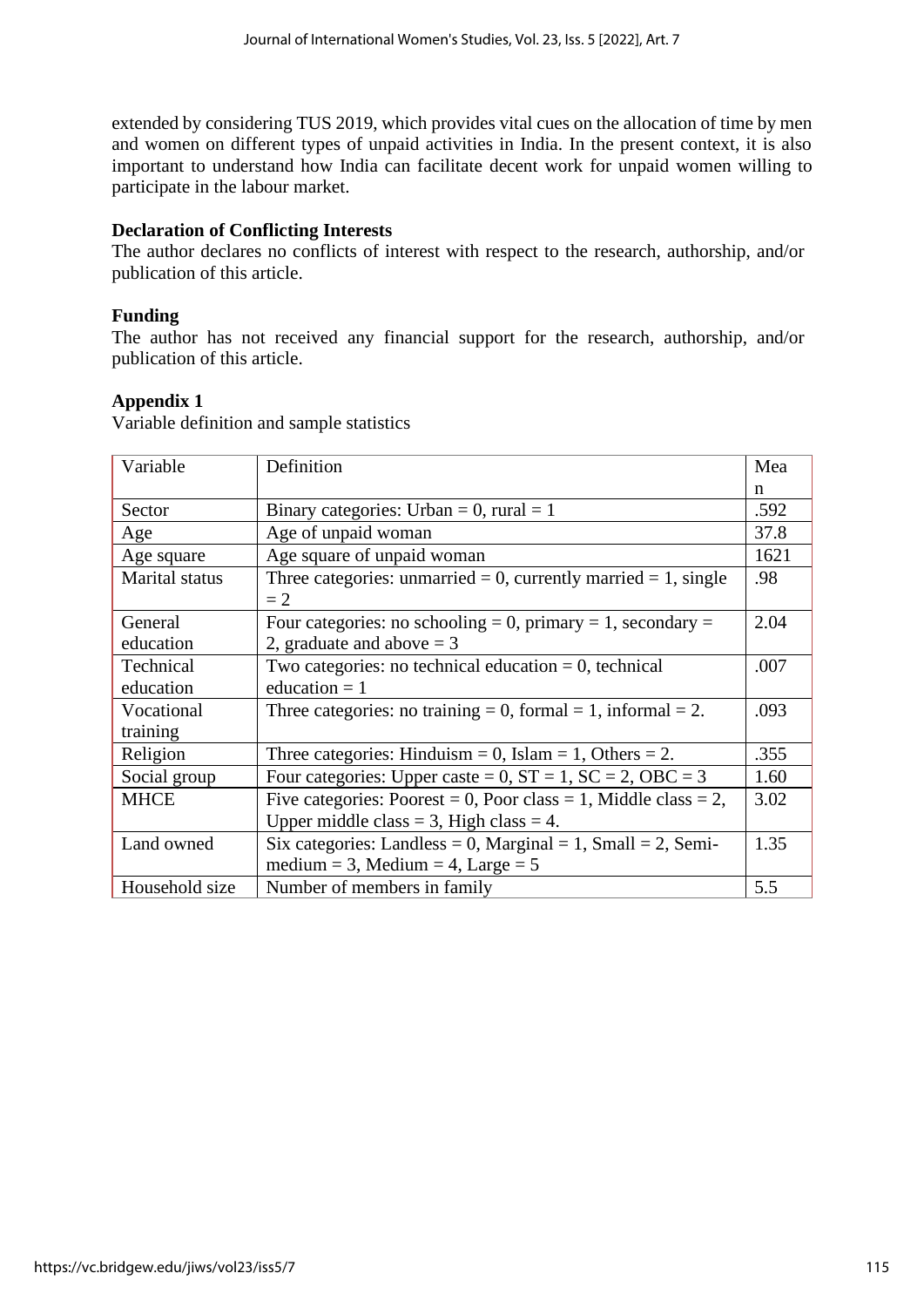#### **References**

- Abraham, V. (2013). Missing labour or consistent de-feminisation. *Economic and Political Weekly,* 48(31), 99–108.
- Agarwal, B. (1997). Bargaining and gender relations: within and beyond the household. *Feminist Economics,* 3(1), 1–51.
- Anderson, S., Eswaran, M. (2009). What determines female autonomy? Evidence from Bangladesh. *Journal of Development Economics,* 90(2), 179–91.
- Becker, G. S. (1965) A Theory of the Allocation of Time, *The Economic Journal*, 75 (299), 493-517
- Becker, G.S. (1973). A theory of marriage: part I. *The Journal of Political Economy,* 81(4), 813–46.
- Borjas, G. J. (2005). *Labor economics*, 3rd edition, McGraw-Hill/Irwin, New York.
- Boserup, E. (1970). *Woman's role in economic development*. London: Earthscan Publications.
- Carrasco, C., Domínguez, M. (2011). Family strategies for meeting care and unpaid work needs: evidence from Spain. *Feminist Economics,* 17(4), 159–88.
- Census of India. (2011). *Population enumeration data (final population)*. New Delhi: Office of the Registrar General and Census Commission.
- Chandrasekhar, C.P., Ghosh, J. (2011). Latest employment trends from the NSSO. *Business Line,* 12 July.
- Chiappori, P. (1997). Introducing household production in collective models of labor supply. *Journal of Political Economy,* 105(1), 191–209.
- Chiappori, P., Fortin, B., Lacroix, G. (2002). Marriage market, divorce legislation and household labor supply. *Journal of Political Economy,* 110(1), 37–72.
- Choo, E., Siow, A. (2006). Who marries whom and why. *Journal of Political Economy,* 114(1), 175–201.
- Choudhary, N., Tripathy, A., George, B. (2009). *Women's economic contribution through their unpaid household work: the case of India*. Nagpur: Evangelical Social Action Forum (ESAF) and HealthBridge.
- Das, M., Desai, S. (2003). Why are educated women less likely to be employed in India? Testing competing hypotheses. *Social Protection DP Series No. 0313*. Washington, D.C.: The World Bank.
- Davidson, A.P. (1998). Women and the household economy: the case of the Punjab, Pakistan. *Culture & Agriculture,* 20(1), 30–36.
- Duflo, E. (2012). Women empowerment and economic development. *Journal of Economic Literature,* 50(4), 1051–79.
- Friedemann-Sánchez, G., Griffin, J. M. (2011). Defining the boundaries between unpaid labor and unpaid caregiving: review of the social and health sciences literature. *Journal of Human Development and Capabilities,* 12(4), 511–34.
- GOI. (2016). *Economic survey 2015-16*. New Delhi: Ministry of Finance, Government of India.
- Goldin, C. (1994). The U-shaped female labor force function in economic development and economic history. *Working Paper No. 4707*, Cambridge, MA: National Bureau of Economic Research.
- Goli, S., Pou, L.M.A. (2014). "Landholding-patriarchy hypothesis" and women's autonomy in rural India: an exploration of linkage. *International Journal of Social Economics,* 41(3), 213–32.
- Goodnow, J.J., Bowes, J.M. (1994). *Men, women and household work*. Melbourne: Oxford University Press.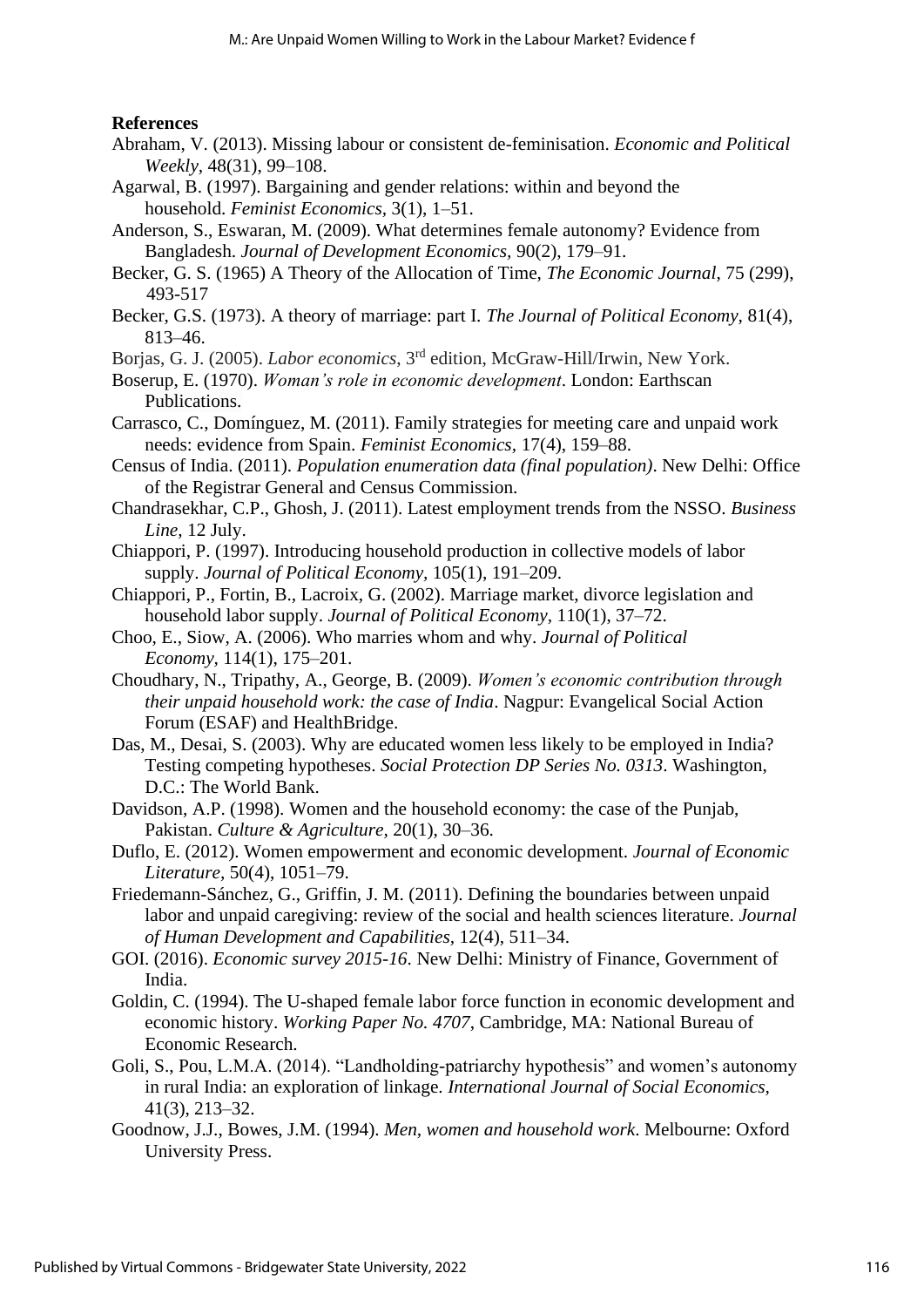- Hirway, I., Jose, S. (2011). Understanding women's work using time-use statistics: the case of India. *Feminist Economics,* 17(4), 67–92.
- ILO (n.d.). Glossary of statistical terms. Accessed from https://www.ilo.org/ilostatfiles/Documents/Statistical%20Glossary.pdf on June 4, 2021.
- John, N.A. (2020). Exploring the linkages between women's paid and unpaid work and their experiences of intimate partner and non-partner violence in Nepal. *Feminist Economics,* 26(4), 89–113.
- Jose, T.J. (2012). India's labour market in the 2000s: surveying the changes. *Economic & Political Weekly,* 47(51), 39–51.
- Kantor, P. (2003). Women's empowerment through home-based work: evidence from India. *Development and Change,* 34(3), 425–45.
- Klasen, S., Pieters, J. (2015). What explains the stagnation of female labor force participation in urban India? *The World Bank Economic Review,* 29(3), 449–78.
- Krishnakumar, J., & Viswanathan, B. (2021). Role of social and institutional factors in Indian women's labour force participation and hours worked. *Journal of the Asia Pacific Economy*, *26*(2), 230-251.
- Lahoti, R., and H. Swaminathan. 2016. Economic Development and Women's Labor Force Participation in India. *Feminist Economics,* 22 (2), 168–195.
- Lerche, J. (2012). Labour regulations and labour standards in India: decent work? *Global Labour Journal,* 3(1), 16–39.
- Lewis, A. (1954). Economic development with unlimited supplies of labour. *Manchester School of Economics and Social Studies,* 22, 139–91.
- Liu, D.C. (2017). The discouraged worker and suicide in the United States. *Social Indicators Research,* 134, 771–87.
- Mammen, K., Paxson, C. (2000). Women's work and economic development. *The Journal of Economic Perspectives,* 14(4), 141–64.
- Mazumdar, I., Neetha, N. (2011). Gender dimensions: employment trends in India, 1993–94 to 2009–10. *Economic and Political Weekly,* 46(43), 118–26.
- Mehrotra, S., Parida, J.K. (2017). Why is the labour force participation of women declining in India? *World Development,* 98, 360–80.
- Mincer, J. (1962). Labor force participation of married women: a study of labor supply, in (H. Gregg Lewis ed.), *Aspects of Labor Economics*, pp. 63–106, Princeton, NJ: Princeton University Press.
- Miranda, V. (2011). Cooking, caring and volunteering: unpaid work around the world. *OECD Social, Employment and Migration Working Papers, No. 116*. Paris: OECD Publishing.
- Mitra, A., Okada, A. (2018). Labour market participation in India: a region and genderspecific study', in *Labour Market Participation in India*, Singapore: Springer, 1–51.
- Naidu, S.C. (2016). Domestic labour and female labour force participation. *Economic & Political Weekly,* 51(44 & 45), 101–8.
- NSSO. (2011). *Employment and unemployment situation in India (2009–10)*, Report No. 537, September. New Delhi: Ministry of Statistics and Plan Implementation.
- Pal, I., Ali, B., Dhillon, P., Pandey, N. (2021). Factors determining paid and unpaid work in young adults: evidence from a cohort study in Bihar, India. *The Indian Journal of Labour Economics*, *64*(1), 133–53.
- Patel, V. (2020). Introduction: Changing Contours of Paid and Unpaid Work of Women. *Social Change,* 50 (1): 7–11.
- Rangarajan, C., Iyer, P., Seema, K. (2011). Where is the missing labour force? *Economic & Political Weekly,* 46(39): 24-30.